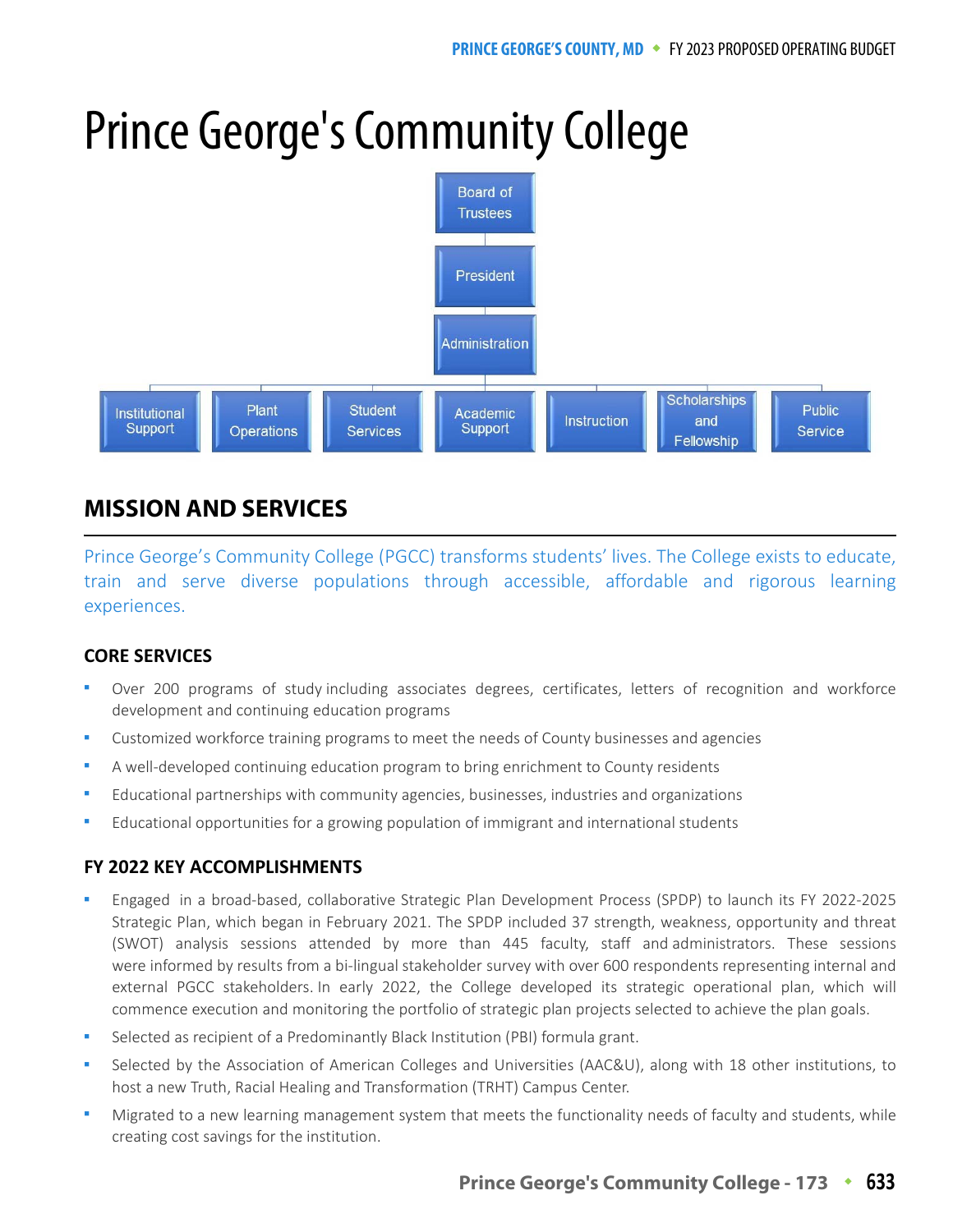#### **STRATEGIC FOCUS AND INITIATIVES IN FY 2023**

The agency's top priorities in FY 2023 are:

- Enhance equitable access and upward mobility for enrolling and completing at PGCC.
- Optimize pathways for students' progression to graduation and transfer or career.
- Ensure learning and achievement through high impact practices.
- Reimagine workforce innovation and strategic partnerships.

#### **FY 2023 BUDGET SUMMARY**

The FY 2023 proposed budget for the Prince George's Community College is \$126,813,200, an increase of \$3,618,400 or 2.9% over the FY 2022 approved budget.

#### **Expenditures by Fund Type**

|                   | FY 2021 Actual |         | FY 2022 Budget                                                 |         | FY 2022 Estimate<br>FY 2023 Proposed |           |               |         |  |
|-------------------|----------------|---------|----------------------------------------------------------------|---------|--------------------------------------|-----------|---------------|---------|--|
| <b>Fund Types</b> | Amount         | % Total | <b>Amount</b>                                                  | % Total | Amount                               | % Total   | <b>Amount</b> | % Total |  |
| General Fund      | \$114,124,343  | 100.0%  | \$123,194,800                                                  | 100.0%  | \$114,727,600                        | $100.0\%$ | \$126,813,200 | 100.0%  |  |
| <b>Total</b>      | \$114,124,343  |         | 100.0% \$123,194,800 100.0% \$114,727,600 100.0% \$126,813,200 |         |                                      |           |               | 100.0%  |  |

#### **Reconciliation from Prior Year**

|                                                                                                                                                                                                                                   | <b>Expenditures</b> |
|-----------------------------------------------------------------------------------------------------------------------------------------------------------------------------------------------------------------------------------|---------------------|
| <b>FY 2022 Approved Budget</b>                                                                                                                                                                                                    | \$123,194,800       |
| <b>Increase Cost: Operating</b> — Restores operating needs previously deferred or canceled due to prior year reductions;<br>includes an increase for the Promise Scholarship Program                                              | \$2,615,600         |
| <b>Increase Cost: Compensation</b> - Increase to provide 3.5% salary enhancement to eligible staff                                                                                                                                | 1,796,200           |
| <b>Increase Cost: Capital Outlay</b> - Increase to address technology and computer refresh needs in classrooms, office<br>equipment needs e.g., copiers and scanners and equipment for facilities management and automotive needs | 146,800             |
| Decrease Cost: Fringe Benefits - Decrease in the fringe benefit rate from 28.1% to 26.2% to align with anticipated costs                                                                                                          | (940, 200)          |
| <b>FY 2023 Proposed Budget</b>                                                                                                                                                                                                    | \$126,813,200       |

#### **REVENUES**

#### **COUNTY CONTRIBUTION**

The FY 2023 proposed County contribution for the Community College is \$43,927,200, an increase of \$2,201,000 or 5.3% over the FY 2022 approved budget. The County's contribution comprises 34.6% of total agency funding.

#### **STATE AID**

The FY 2023 proposed State Aid budget for the Community College is \$42,694,600, an increase of \$5,622,100 or 15.2% over the FY 2022 approved budget. State Aid comprises 33.7% of total agency funding.

#### **TUITION AND FEES**

The FY 2023 proposed tuition and fees budget for the Community College is \$35,842,800, a decrease of \$233,400 or -0.6% under the FY 2022 approved budget. Tuition and fees are 28.3% of total agency funding.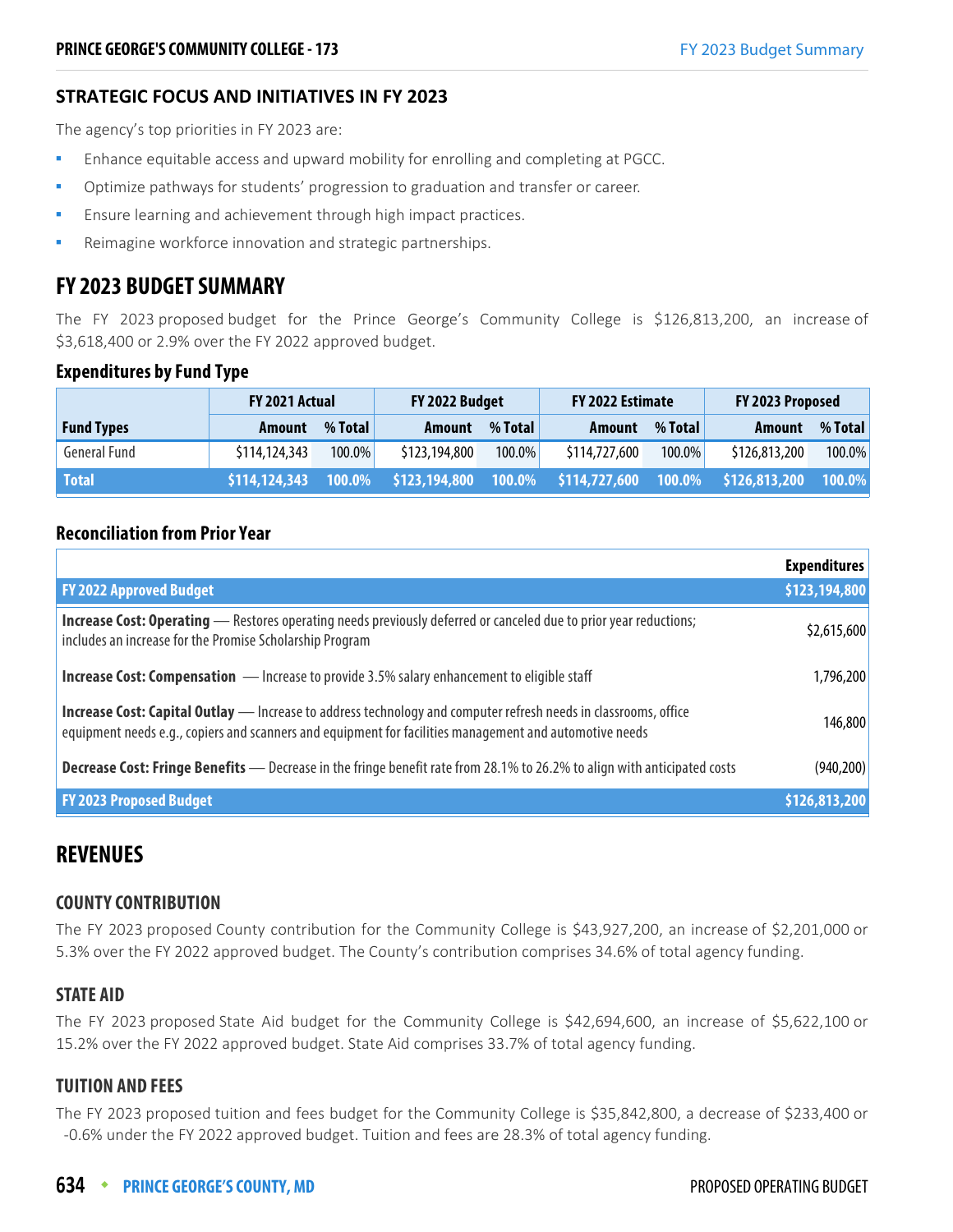#### **OTHER FUNDING SOURCES**

The FY 2023 proposed budget for other funding sources for the Community College is \$4,348,600, a decrease of \$3,971,300 or -47.7% under the FY 2022 approved budget. These revenues are generated from sales and services, contribution from M-NCPPC and the use of fund balance. Other funding sources comprise 3.4% of total agency funding.

#### **Reconciliation from Prior Year**

|                                                                                                                                          | <b>Expenditures</b> |
|------------------------------------------------------------------------------------------------------------------------------------------|---------------------|
| <b>FY 2022 Approved Budget</b>                                                                                                           | \$123,194,800       |
| <b>Increase Revenue: State Aid - Increase in accordance with the State of Maryland FY 2023 Proposed Budget</b>                           | \$5,622,100         |
| <b>Increase Revenue: County Contribution</b> - Increase in accordance with the Prince George's FY 2023 Proposed Budget                   | 2,201,000           |
| Decrease Revenue: Tuition, Fees and Other - Includes decreases in credit and non-credit course enrollment and sales/<br>service revenues | (4,204,700)         |
| <b>FY 2023 Proposed Budget</b>                                                                                                           | \$126,813,200       |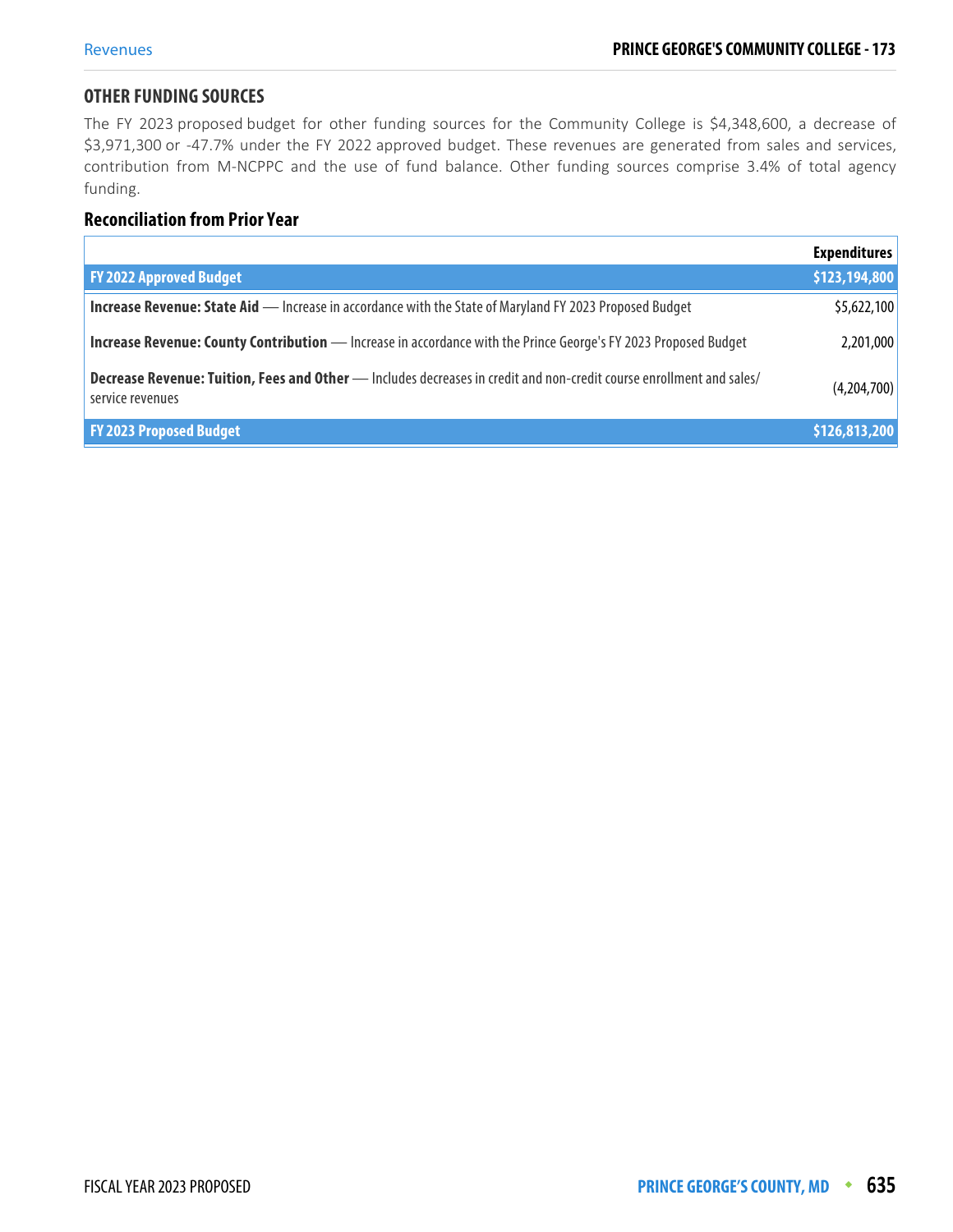#### **STAFF AND BUDGET RESOURCES**

| Authorized<br><b>Positions</b> | FY 2021<br><b>Budget</b> | FY 2022<br><b>Budget</b> | FY 2023<br>Proposed | Change<br><b>FY22-FY23</b> |
|--------------------------------|--------------------------|--------------------------|---------------------|----------------------------|
| <b>General Fund</b>            |                          |                          |                     |                            |
| Full Time - Civilian           | 908                      | 909                      | 910                 | 1                          |
| Full Time - Sworn              | 0                        | 0                        | 0                   | U                          |
| Subtotal - FT                  | 908                      | 909                      | 910                 |                            |
| Part Time                      | 1,266                    | 1,266                    | 872                 | (394)                      |
| <b>Limited Term</b>            | U                        | 0                        | Λ                   | 0                          |
| <b>TOTAL</b>                   |                          |                          |                     |                            |
| Full Time - Civilian           | 908                      | 909                      | 910                 | 1                          |
| Full Time - Sworn              | $\Omega$                 | U                        | Λ                   | U                          |
| Subtotal - FT                  | 908                      | 909                      | 910                 |                            |
| Part Time                      | 1,266                    | 1,266                    | 872                 | (394)                      |
| <b>Limited Term</b>            |                          | $\left( \right)$         | 0                   |                            |

|                                    | FY 2023      |                     |                 |
|------------------------------------|--------------|---------------------|-----------------|
| Positions By Classification        | Full<br>Time | Part<br><b>Time</b> | Limited<br>Term |
| Administrators                     | 69           | 0                   | 0               |
| Faculty                            | 243          | 721                 | 0               |
| <b>Protective Services</b>         | 19           | 0                   | 0               |
| <b>Clerical Support</b>            | 480          | 128                 | U               |
| <b>Skilled Craft Employees</b>     | 36           | 0                   | 0               |
| Service and Maintenance<br>Workers | 63           | 23                  | 0               |
| TOTAL                              | 910          | 872                 | O               |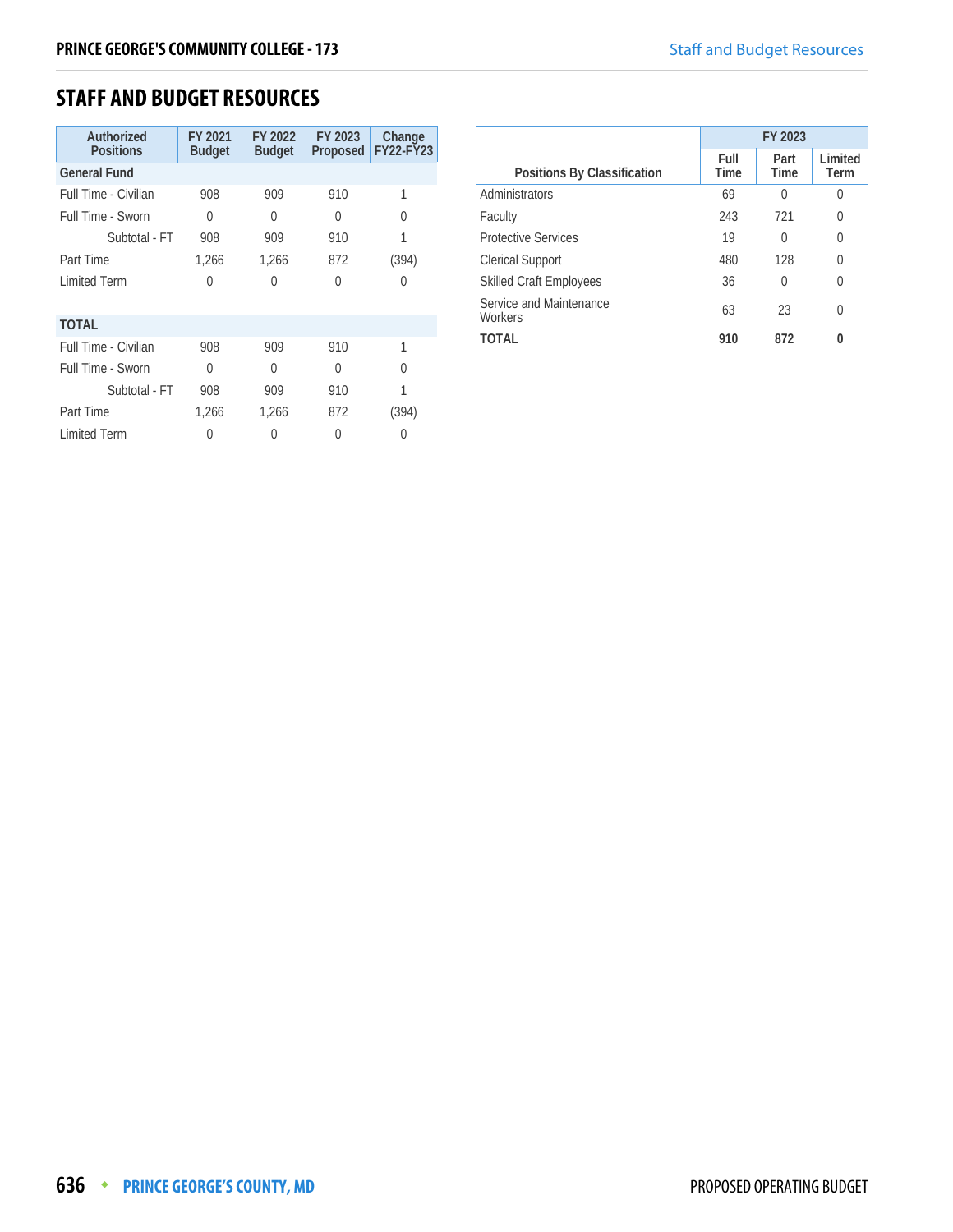|                        | <b>FY 2021</b> | <b>FY 2022</b> | <b>FY 2022</b>              | FY 2023         | <b>Change FY22-FY23</b> |             |
|------------------------|----------------|----------------|-----------------------------|-----------------|-------------------------|-------------|
| <b>Category</b>        | <b>Actual</b>  | <b>Budget</b>  | <b>Estimate</b>             | <b>Proposed</b> | Amount (\$)             | Percent (%) |
| Compensation           | \$68,579,251   | \$74,480,400   | \$69,500,000                | \$76,276,800    | \$1,796,400             | 2.4%        |
| <b>Fringe Benefits</b> | 15,401,412     | 20,940,300     | 18,000,100                  | 20,000,100      | (940, 200)              | $-4.5%$     |
| <b>Operating</b>       | 29,036,350     | 26,374,500     | 25,977,600                  | 28,989,900      | 2,615,400               | 9.9%        |
| Capital Outlay         | 1,107,330      | 1,399,600      | 1,249,900                   | 1,546,400       | 146,800                 | 10.5%       |
| <b>SubTotal</b>        | \$114,124,343  | \$123,194,800  | \$114,727,600               | \$126,813,200   | \$3,618,400             | 2.9%        |
| <b>Recoveries</b>      |                |                |                             |                 |                         |             |
| <b>Total</b>           | \$114,124,343  | \$123,194,800  | $\frac{1}{2}$ \$114,727,600 | \$126,813,200   | \$3,618,400             | 2.9%        |

In FY 2023, compensation expenditures increase by 2.4% from the FY 2022 budget which includes a 3.5% salary enhancement for eligible staff. Compensation costs include funding for 1,782 full time/part time employees. Fringe benefit expenditures decrease by -4.5% under the FY 2022 budget due to the staffing complement changes and associated benefits provided.

Operating expenditures increase by 9.9% from the FY 2022 budget to restore reductions from the prior year due to the College not operating in-person and some of the operational needs being postponed or canceled.

Capital outlay expenditures increase by 10.5% from the FY 2022 budget to support technology refresh needs in classrooms, facilities management and automotive supply needs.

#### **Expenditures by Division - General Fund**

|                             | <b>FY 2021</b> | <b>FY 2022</b> | <b>FY 2022</b>  | <b>FY 2023</b>  | <b>Change FY22-FY23</b> |             |
|-----------------------------|----------------|----------------|-----------------|-----------------|-------------------------|-------------|
| <b>Category</b>             | Actual         | <b>Budget</b>  | <b>Estimate</b> | <b>Proposed</b> | Amount $(5)$            | Percent (%) |
| Instruction                 | \$34,579,441   | \$42,041,700   | \$39,160,700    | \$42,758,000    | \$716,300               | 1.7%        |
| Academic Support            | 25,319,190     | 27,493,800     | 24,781,100      | 28,598,300      | 1,104,500               | 4.0%        |
| <b>Student Services</b>     | 8,049,248      | 8,939,100      | 9,072,400       | 8,908,700       | (30, 400)               | $-0.3%$     |
| <b>Plant Operations</b>     | 14,449,753     | 12,819,300     | 10,942,800      | 12,782,100      | (37,200)                | $-0.3%$     |
| Institutional Support       | 28,857,641     | 29,003,500     | 27,681,900      | 30,484,900      | ,481,400                | 5.1%        |
| Scholarship and Fellowships | 2,577,056      | 2,636,300      | 2,610,000       | 2,725,000       | 88,700                  | 3.4%        |
| <b>Public Service</b>       | 292,014        | 261,100        | 478,700         | 556,200         | 295,100                 | 113.0%      |
| <b>Total</b>                | \$114,124,343  | \$123,194,800  | \$114,727,600   | \$126,813,200   | \$3,618,400             | 2.9%        |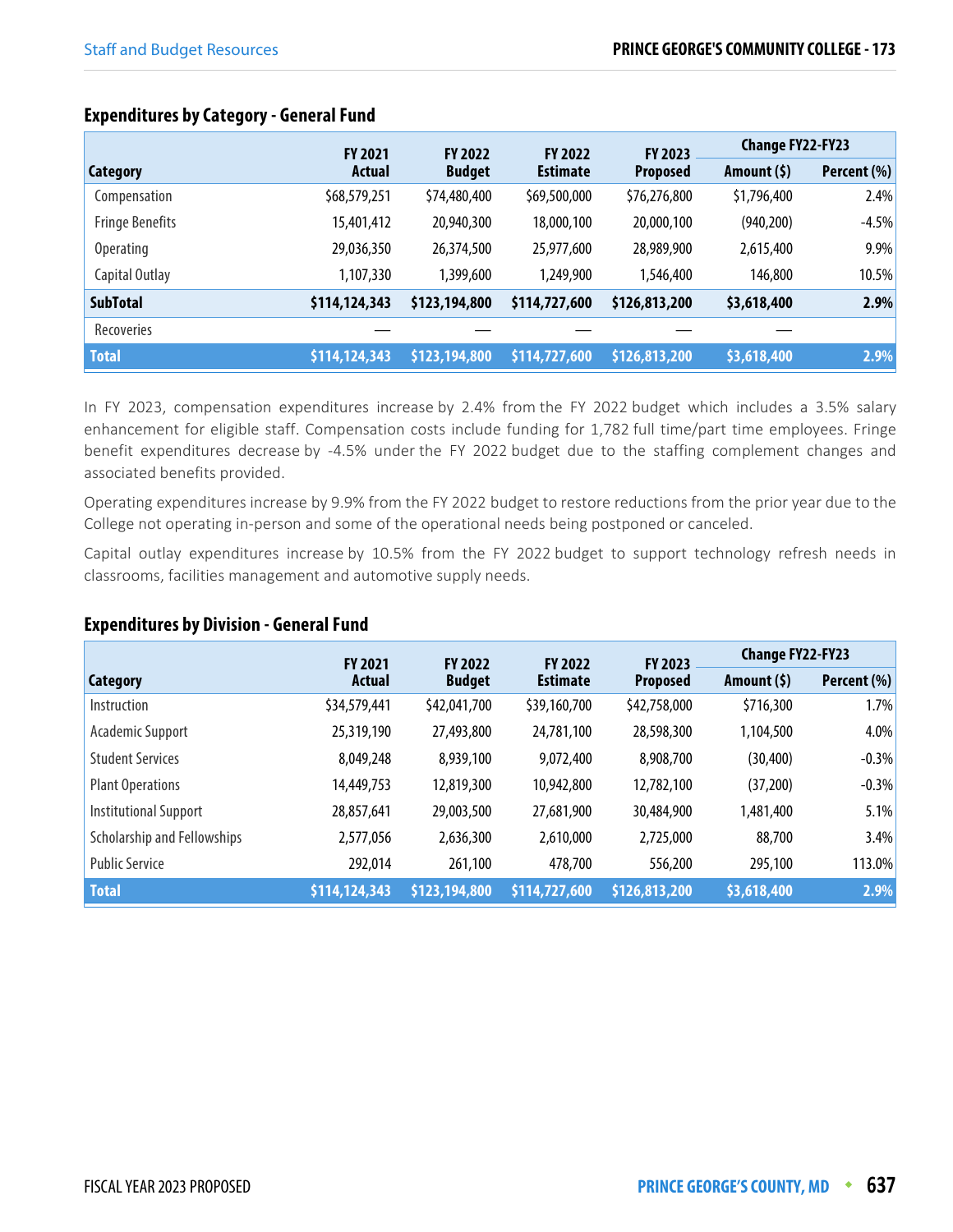### **General Fund - Division Summary**

|                               |               | <b>FY 2021</b><br>FY 2022 |                            | FY 2023         | <b>Change FY22-FY23</b> |             |
|-------------------------------|---------------|---------------------------|----------------------------|-----------------|-------------------------|-------------|
| <b>Category</b>               | <b>Actual</b> | <b>Budget</b>             | FY 2022<br><b>Estimate</b> | <b>Proposed</b> | Amount (\$)             | Percent (%) |
| <b>Instruction</b>            |               |                           |                            |                 |                         |             |
| Compensation                  | \$29,058,736  | \$32,307,400              | \$30,663,800               | \$32,701,000    | \$393,600               | 1.2%        |
| <b>Fringe Benefits</b>        | 5,043,409     | 9,081,300                 | 8,017,500                  | 9,462,300       | 381,000                 | 4.2%        |
| <b>Operating</b>              | 394,523       | 653,000                   | 479,400                    | 566,000         | (87,000)                | $-13.3%$    |
| Capital Outlay                | 82,773        |                           |                            | 28,700          | 28,700                  |             |
| <b>SubTotal</b>               | \$34,579,441  | \$42,041,700              | \$39,160,700               | \$42,758,000    | \$716,300               | 1.7%        |
| Recoveries                    |               |                           |                            |                 |                         |             |
| <b>Total Instruction</b>      | \$34,579,441  | \$42,041,700              | \$39,160,700               | \$42,758,000    | \$716,300               | 1.7%        |
| <b>Academic Support</b>       |               |                           |                            |                 |                         |             |
| Compensation                  | \$14,850,293  | \$15,866,200              | \$15,199,000               | \$17,329,800    | \$1,463,600             | 9.2%        |
| <b>Fringe Benefits</b>        | 3,335,332     | 4,461,600                 | 3,240,500                  | 3,995,200       | (466, 400)              | $-10.5%$    |
| <b>Operating</b>              | 6,497,405     | 5,950,400                 | 5,182,300                  | 5,936,000       | (14, 400)               | $-0.2%$     |
| Capital Outlay                | 636,160       | 1,215,600                 | 1,159,300                  | 1,337,300       | 121,700                 | 10.0%       |
| <b>SubTotal</b>               | \$25,319,190  | \$27,493,800              | \$24,781,100               | \$28,598,300    | \$1,104,500             | 4.0%        |
| Recoveries                    |               |                           |                            |                 |                         |             |
| <b>Total Academic Support</b> | \$25,319,190  | \$27,493,800              | \$24,781,100               | \$28,598,300    | \$1,104,500             | 4.0%        |
| <b>Student Services</b>       |               |                           |                            |                 |                         |             |
| Compensation                  | \$6,287,199   | \$6,183,500               | \$6,047,600                | \$6,324,900     | \$141,400               | 2.3%        |
| <b>Fringe Benefits</b>        | 1,440,736     | 1,738,800                 | 1,413,100                  | 1,629,400       | (109, 400)              | $-6.3%$     |
| <b>Operating</b>              | 321,313       | 1,011,800                 | 1,611,700                  | 949,400         | (62, 400)               | $-6.2%$     |
| Capital Outlay                |               | 5,000                     |                            | 5,000           |                         | 0.0%        |
| <b>SubTotal</b>               | \$8,049,248   | \$8,939,100               | \$9,072,400                | \$8,908,700     | \$(30, 400)             | $-0.3%$     |
| Recoveries                    |               |                           |                            |                 |                         |             |
| <b>Total Student Services</b> | \$8,049,248   | \$8,939,100               | \$9,072,400                | \$8,908,700     | \$(30, 400)             | $-0.3%$     |
| <b>Plant Operations</b>       |               |                           |                            |                 |                         |             |
| Compensation                  | \$5,350,055   | \$5,707,000               | \$5,238,900                | \$5,712,800     | \$5,800                 | 0.1%        |
| <b>Fringe Benefits</b>        | 1,824,473     | 1,604,800                 | 1,812,200                  | 1,346,100       | (258, 700)              | $-16.1%$    |
| <b>Operating</b>              | 7,207,524     | 5,383,700                 | 3,832,400                  | 5,632,000       | 248,300                 | 4.6%        |
| Capital Outlay                | 67,701        | 123,800                   | 59,300                     | 91,200          | (32,600)                | $-26.3%$    |
| <b>SubTotal</b>               | \$14,449,753  | \$12,819,300              | \$10,942,800               | \$12,782,100    | \$(37,200)              | $-0.3%$     |
| Recoveries                    |               |                           |                            |                 |                         |             |
| <b>Total Plant Operations</b> | \$14,449,753  | \$12,819,300              | \$10,942,800               | \$12,782,100    | \$(37,200)              | $-0.3%$     |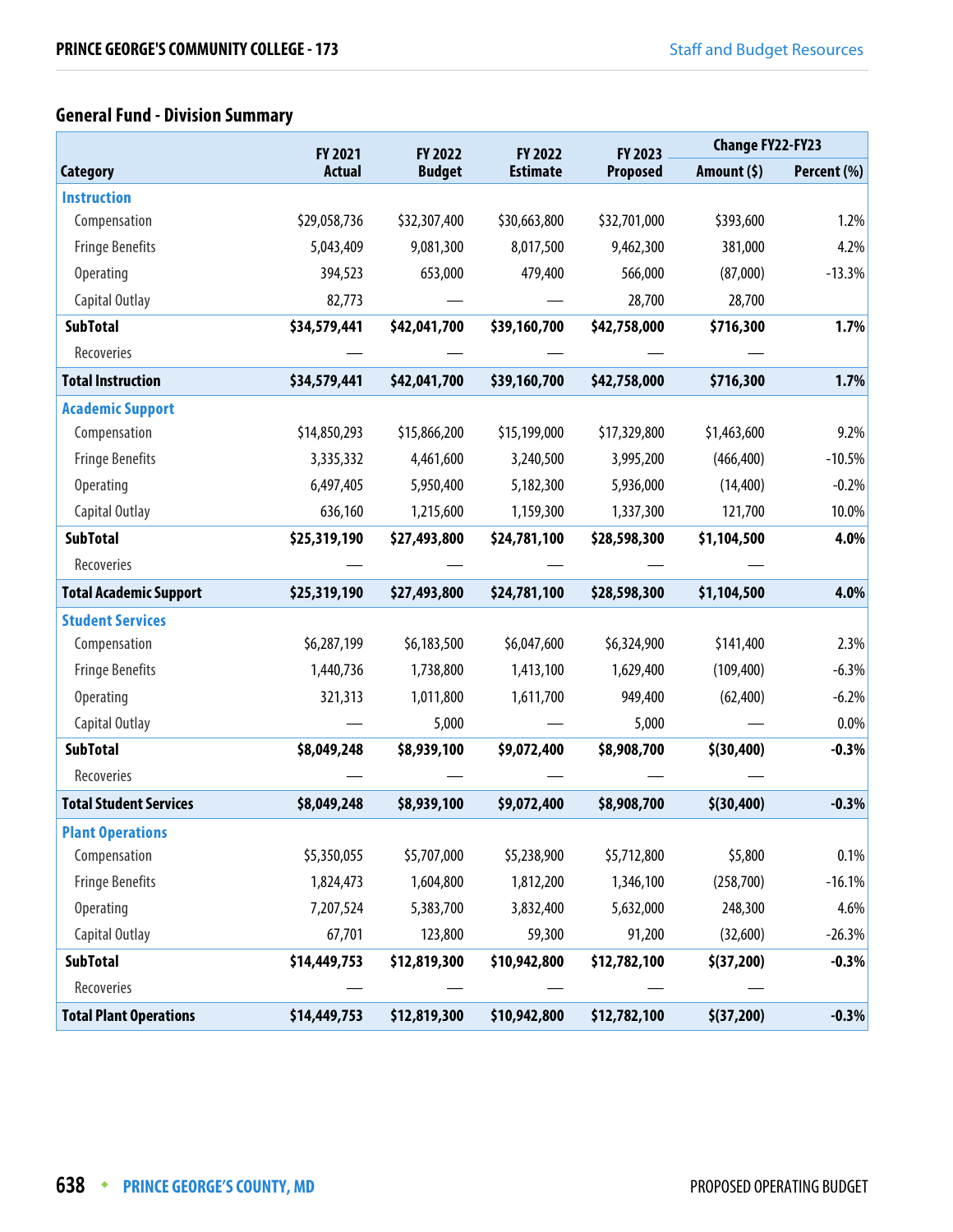#### **General Fund - Division Summary** (continued)

|                                          | FY 2021<br>FY 2022 |               | FY 2022         | FY 2023       | <b>Change FY22-FY23</b> |             |  |
|------------------------------------------|--------------------|---------------|-----------------|---------------|-------------------------|-------------|--|
| <b>Category</b>                          | <b>Actual</b>      | <b>Budget</b> | <b>Estimate</b> | Proposed      | Amount $(5)$            | Percent (%) |  |
| <b>Institutional Support</b>             |                    |               |                 |               |                         |             |  |
| Compensation                             | \$12,839,058       | \$14,278,900  | \$12,078,700    | \$13,926,100  | $$$ (352,800)           | $-2.5%$     |  |
| <b>Fringe Benefits</b>                   | 3,671,216          | 4,015,200     | 3,415,200       | 3,426,000     | (589, 200)              | $-14.7%$    |  |
| <b>Operating</b>                         | 12,037,415         | 10,667,500    | 12,163,200      | 13,059,600    | 2,392,100               | 22.4%       |  |
| Capital Outlay                           | 309,952            | 41,900        | 24,800          | 73,200        | 31,300                  | 74.7%       |  |
| <b>SubTotal</b>                          | \$28,857,641       | \$29,003,500  | \$27,681,900    | \$30,484,900  | \$1,481,400             | 5.1%        |  |
| Recoveries                               |                    |               |                 |               |                         |             |  |
| <b>Total Institutional Support</b>       | \$28,857,641       | \$29,003,500  | \$27,681,900    | \$30,484,900  | \$1,481,400             | 5.1%        |  |
| <b>Scholarship and Fellowships</b>       |                    |               |                 |               |                         |             |  |
| Compensation                             | $s-$               | $\zeta$ —     | $\zeta$ —       | $\zeta$ —     | $\zeta$ —               |             |  |
| <b>Fringe Benefits</b>                   | 50,137             |               | 60,000          | 75,000        | 75,000                  |             |  |
| <b>Operating</b>                         | 2,526,919          | 2,636,300     | 2,550,000       | 2,650,000     | 13,700                  | 0.5%        |  |
| Capital Outlay                           |                    |               |                 |               |                         |             |  |
| <b>SubTotal</b>                          | \$2,577,056        | \$2,636,300   | \$2,610,000     | \$2,725,000   | \$88,700                | 3.4%        |  |
| Recoveries                               |                    |               |                 |               |                         |             |  |
| <b>Total Scholarship and Fellowships</b> | \$2,577,056        | \$2,636,300   | \$2,610,000     | \$2,725,000   | \$88,700                | 3.4%        |  |
| <b>Public Service</b>                    |                    |               |                 |               |                         |             |  |
| Compensation                             | \$193,910          | \$137,400     | \$272,000       | \$282,200     | \$144,800               | 105.4%      |  |
| <b>Fringe Benefits</b>                   | 36,109             | 38,600        | 41,600          | 66,100        | 27,500                  | 71.2%       |  |
| <b>Operating</b>                         | 51,251             | 71,800        | 158,600         | 196,900       | 125,100                 | 174.2%      |  |
| Capital Outlay                           | 10,744             | 13,300        | 6,500           | 11,000        | (2,300)                 | $-17.3%$    |  |
| <b>SubTotal</b>                          | \$292,014          | \$261,100     | \$478,700       | \$556,200     | \$295,100               | 113.0%      |  |
| Recoveries                               |                    |               |                 |               |                         |             |  |
| <b>Total Public Service</b>              | \$292,014          | \$261,100     | \$478,700       | \$556,200     | \$295,100               | 113.0%      |  |
| <b>Total</b>                             | \$114,124,343      | \$123,194,800 | \$114,727,600   | \$126,813,200 | \$3,618,400             | 2.9%        |  |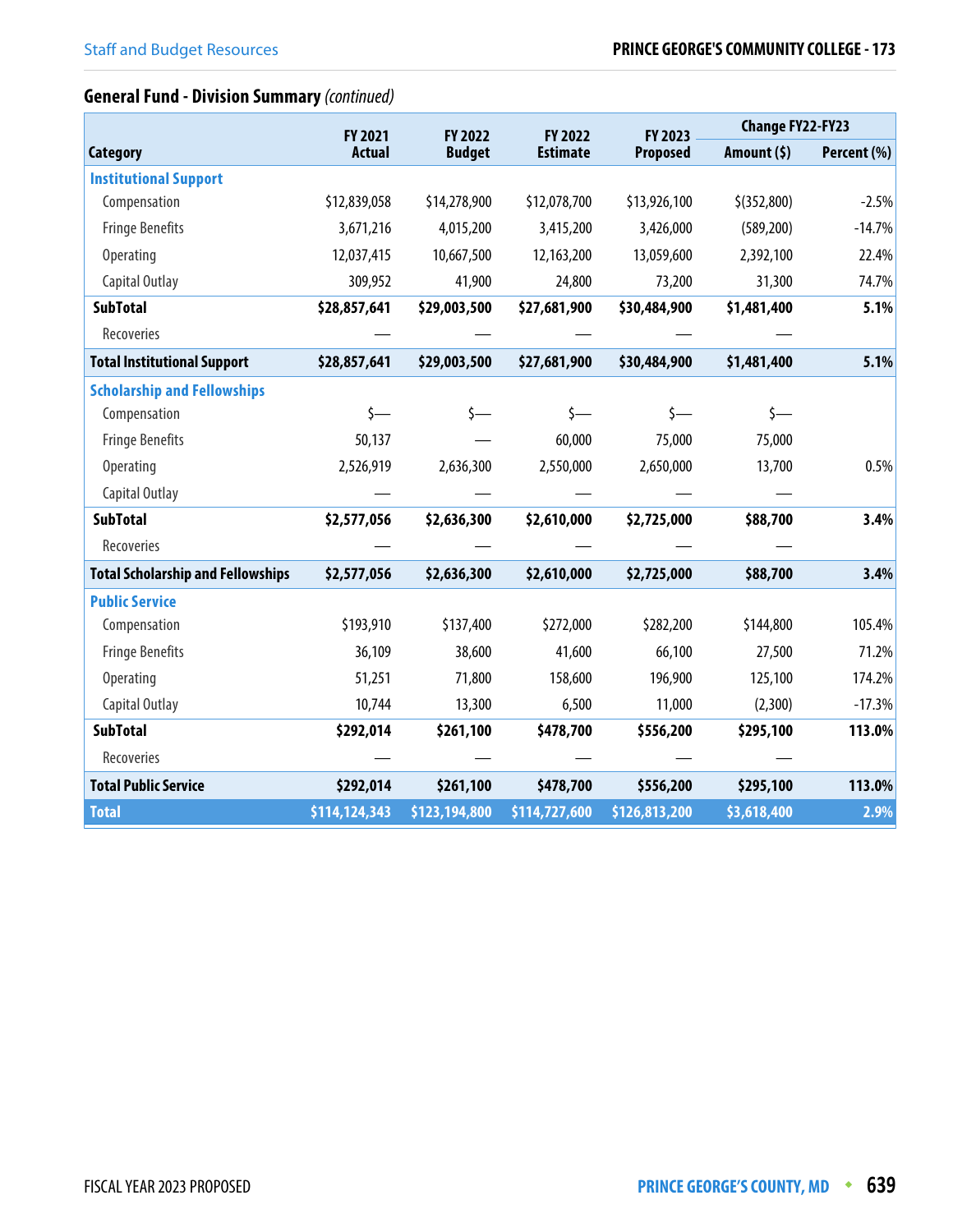#### **DIVISION OVERVIEW**

#### **Instruction**

The Instruction program is composed of six academic divisions: Behavior, Social and Business Studies; Educational Development; Health Sciences; Learning Resources; Liberal Arts; and Sciences, Technology, Engineering and Mathematics. There are over 100 programs of study including associate degrees, certificates and letters of recognition in more than 20 discipline areas. Curricula provide opportunities for transfer to a four year institution, immediate employment or skill upgrades. The Workforce Development and Continuing Education area provides non-credit instructional programs and programs for special populations.

#### **Fiscal Summary**

In FY 2023, the division expenditures increase \$716,300 or 1.7% over the FY 2022 budget. Staffing resources remain unchanged from the FY 2022 budget. The primary budget changes include:

- An increase in compensation due to funding for salary adjustments and part time compensation.
- **Finge benefits costs increase due to a change in** compensation and to align with anticipated costs.
- Operating costs decrease due to reductions in contracts and general office supplies.
- Capital outlay increases to support technology refresh needs in classrooms.

|                          | <b>FY 2022</b> | FY 2023         | <b>Change FY22-FY23</b> |                         |  |
|--------------------------|----------------|-----------------|-------------------------|-------------------------|--|
|                          | <b>Budget</b>  | <b>Proposed</b> |                         | Amount (\$) Percent (%) |  |
| <b>Total Budget</b>      | \$42,041,700   | \$42,758,000    | \$716,300               | 1.7%                    |  |
| <b>STAFFING</b>          |                |                 |                         |                         |  |
| Full Time - Civilian     | 243            | 243             | 0                       | $0.0\%$                 |  |
| <b>Full Time - Sworn</b> | $\Omega$       | $\Omega$        | 0                       | 0.0%                    |  |
| <b>Subtotal - FT</b>     | 243            | 243             | $\bf{0}$                | $0.0\%$                 |  |
| Part Time                | 636            | 721             | 85                      | 13.4%                   |  |
| <b>Limited Term</b>      | 0              | 0               | 0                       | 0.0%                    |  |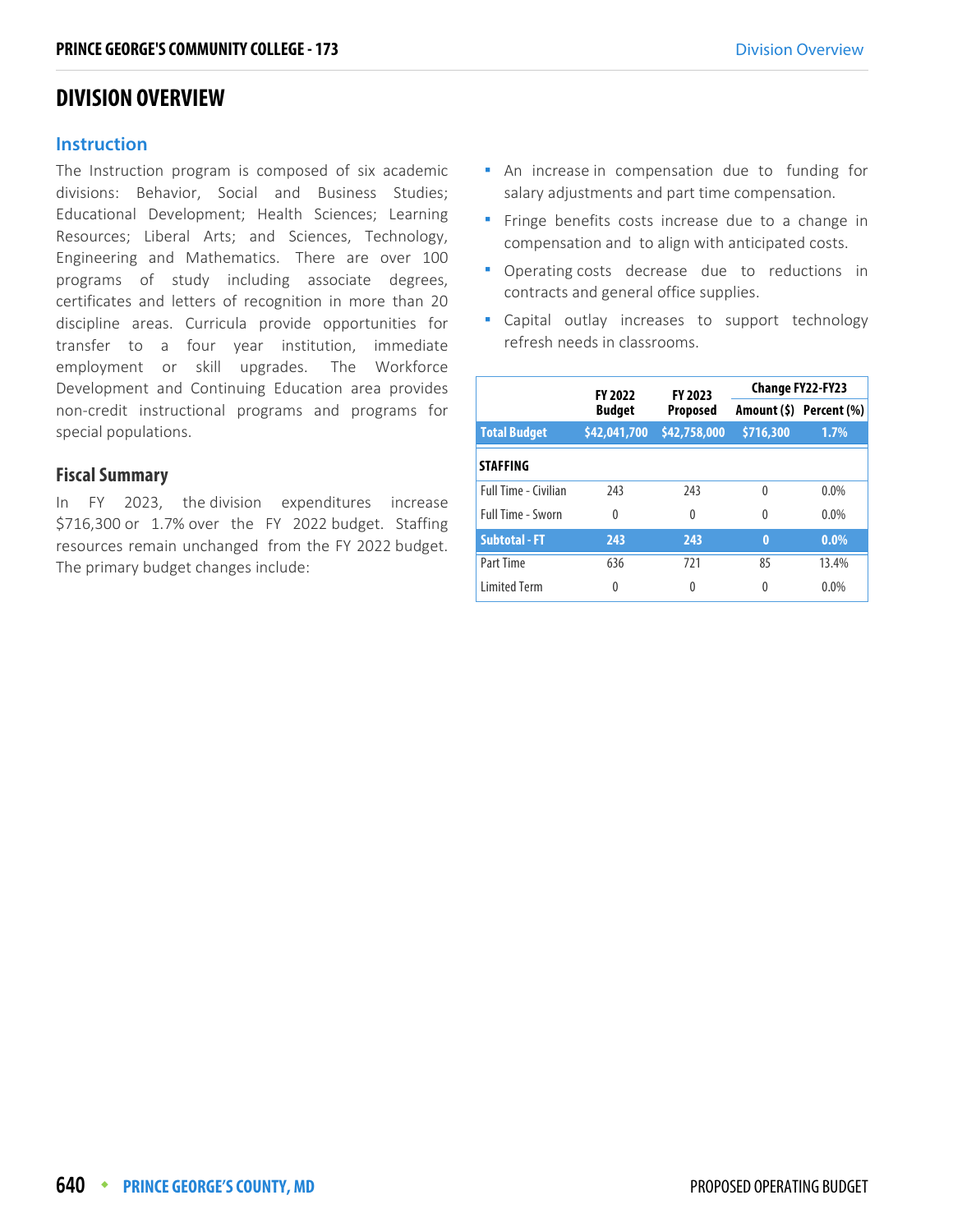#### **Academic Support**

Academic Support provides academic administration and personnel development services, including operation of the Learning Resource Center (LRC). The LRC provides instructional materials and equipment services to support the College's primary mission and serves as a consultant to the teaching faculty and administration in selecting and purchasing appropriate books, films, video, audio cassettes and other instructional materials.

#### **Fiscal Summary**

In FY 2023, the division expenditures increase \$1,104,500 or 4.0% over the FY 2022 budget. Staffing resources decrease by two full time positions from the FY 2022 budget. The primary budget changes include:

 Compensation increases due to merit increases for eligible staff.

- A decrease in the fringe benefit costs based on projected costs.
- A decrease in contractual services, general office supplies and training.
- An increase in capital outlay to address small office equipment needs such as copiers and scanners.

|                             | <b>FY 2022</b> | FY 2023      | <b>Change FY22-FY23</b> |                         |  |
|-----------------------------|----------------|--------------|-------------------------|-------------------------|--|
|                             | <b>Budget</b>  | Proposed     |                         | Amount (\$) Percent (%) |  |
| <b>Total Budget</b>         | \$27,493,800   | \$28,598,300 | \$1,104,500             | 4.0%                    |  |
| <b>STAFFING</b>             |                |              |                         |                         |  |
| <b>Full Time - Civilian</b> | 229            | 777          | (2)                     | $-0.9%$                 |  |
| Full Time - Sworn           | $\Omega$       | 0            | 0                       | $0.0\%$                 |  |
| <b>Subtotal - FT</b>        | 229            | 227          | (2)                     | $-0.9%$                 |  |
| Part Time                   | 84             | 84           | 0                       | $0.0\%$                 |  |
| <b>Limited Term</b>         | 0              | 0            | 0                       | 0.0%                    |  |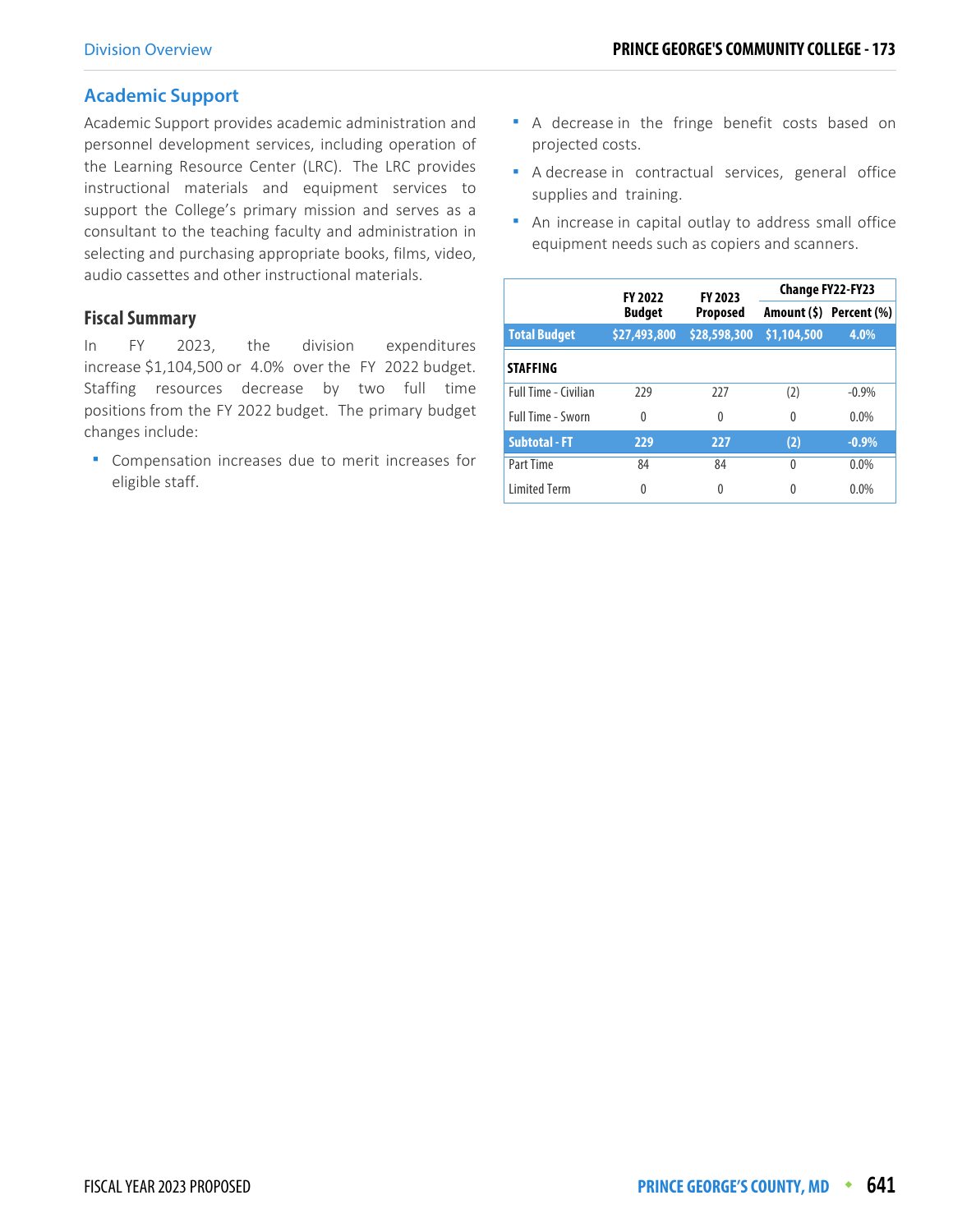#### **Student Services**

Student Services provides student access to College facilities and programs. It is organized into eight departments: Admissions and Testing; Counseling; Educational Advisement; Financial Aid; Placement; Records and Registration; Health Services; and Student Advisors. The Career Assessment and Planning Center is also a part of this department. Services provided include counseling, testing, a career library and computerized assessment and information services. Career/life planning courses and workshops are also offered.

#### **Fiscal Summary**

In FY 2023, the division expenditures decrease \$30,400 or -0.3% under the FY 2022 budget. The primary budget changes include:

**Compensation increases due to merit increases for** eligible staff.

- A decrease in the fringe benefit costs to align with anticipated costs.
- A decrease in operating impacting areas such as contractual services, general office supplies and training.
- **Capital outlay needs remain unchanged.**

|                             | <b>FY 2022</b> | FY 2023     |                     | <b>Change FY22-FY23</b> |
|-----------------------------|----------------|-------------|---------------------|-------------------------|
|                             | <b>Budget</b>  | Proposed    |                     | Amount (\$) Percent (%) |
| <b>Total Budget</b>         | \$8,939,100    | \$8,908,700 | \$ (30, 400)        | $-0.3%$                 |
| <b>STAFFING</b>             |                |             |                     |                         |
| <b>Full Time - Civilian</b> | 102            | 102         | $\Omega$            | $0.0\%$                 |
| <b>Full Time - Sworn</b>    | $\Omega$       | 0           | $0.0\%$<br>$\Omega$ |                         |
| <b>Subtotal - FT</b>        | 102            | 102         | $\bf{0}$            | $0.0\%$                 |
| Part Time                   | 12             | 12          | $\Omega$            | $0.0\%$                 |
| <b>Limited Term</b>         | 0              | 0           | $\Omega$            | $0.0\%$                 |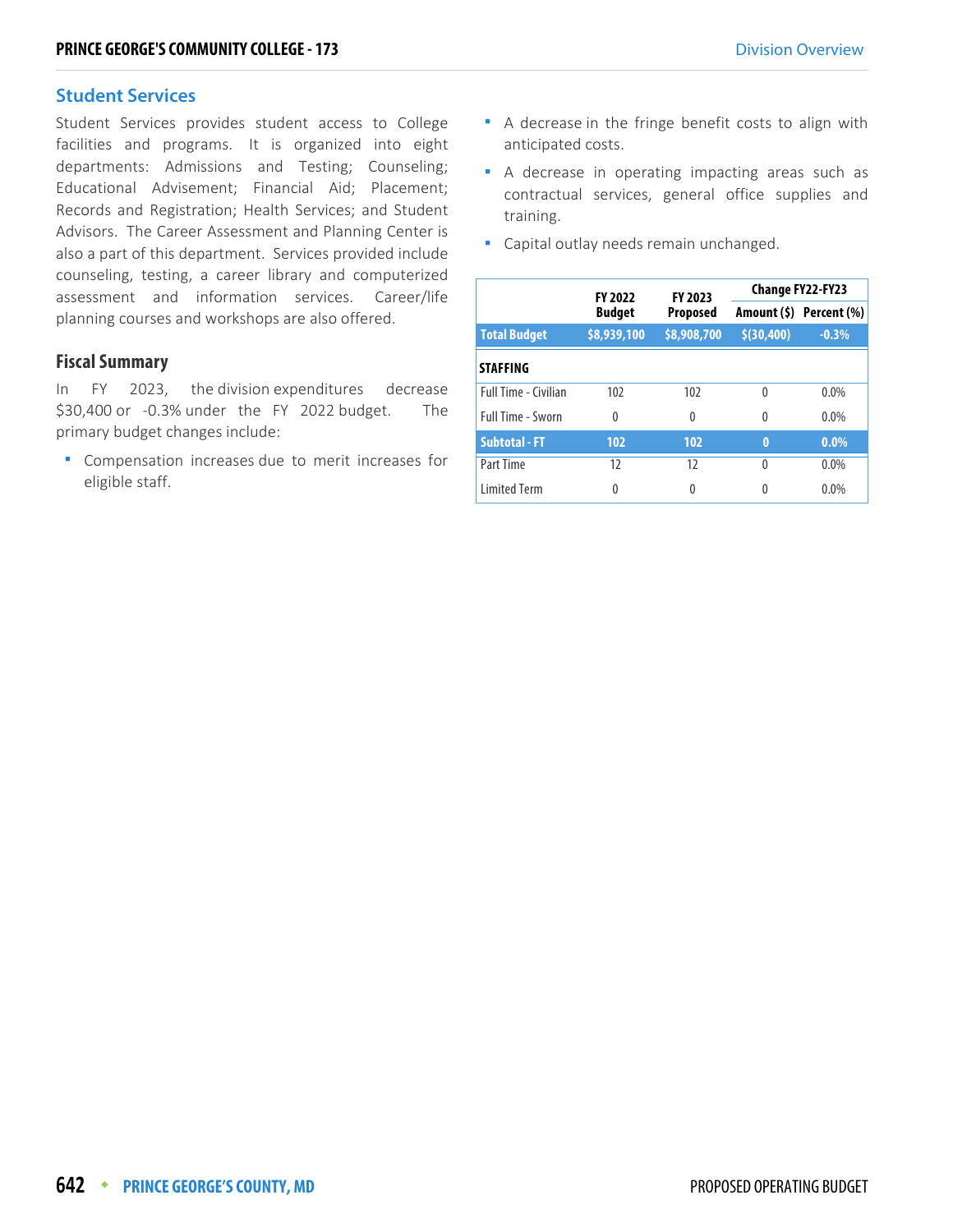#### **Plant Operations**

Plant Operations provides maintenance, housekeeping, grounds keeping, security, inventory, shipping and receiving and warehouse services.

#### **Fiscal Summary**

In FY 2023, the division expenditures decrease \$37,200 or -0.3% under the FY 2022 budget. The primary budget changes include:

- **An increase in compensation due to merit increases** for eligible staff.
- A decrease in fringe benefit costs due to a reduction of one employee.
- An increase in contractual services and utilities.

 A decrease in capital outlay however, funds continue to support facilities management and automotive supply needs.

|                          | <b>FY 2022</b> | FY 2023      |            | <b>Change FY22-FY23</b> |
|--------------------------|----------------|--------------|------------|-------------------------|
|                          | <b>Budget</b>  | Proposed     |            | Amount (\$) Percent (%) |
| <b>Total Budget</b>      | \$12,819,300   | \$12,782,100 | \$(37,200) | $-0.3%$                 |
| <b>STAFFING</b>          |                |              |            |                         |
| Full Time - Civilian     | 133            | 132          | (1)        | $-0.8%$                 |
| <b>Full Time - Sworn</b> | $\Omega$       | $\Omega$     | 0          | $0.0\%$                 |
| <b>Subtotal - FT</b>     | 133            | 132          | (1)        | $-0.8%$                 |
| Part Time                | 23             | 23           | 0          | $0.0\%$                 |
| <b>Limited Term</b>      | 0              | 0            | Λ          | 0.0%                    |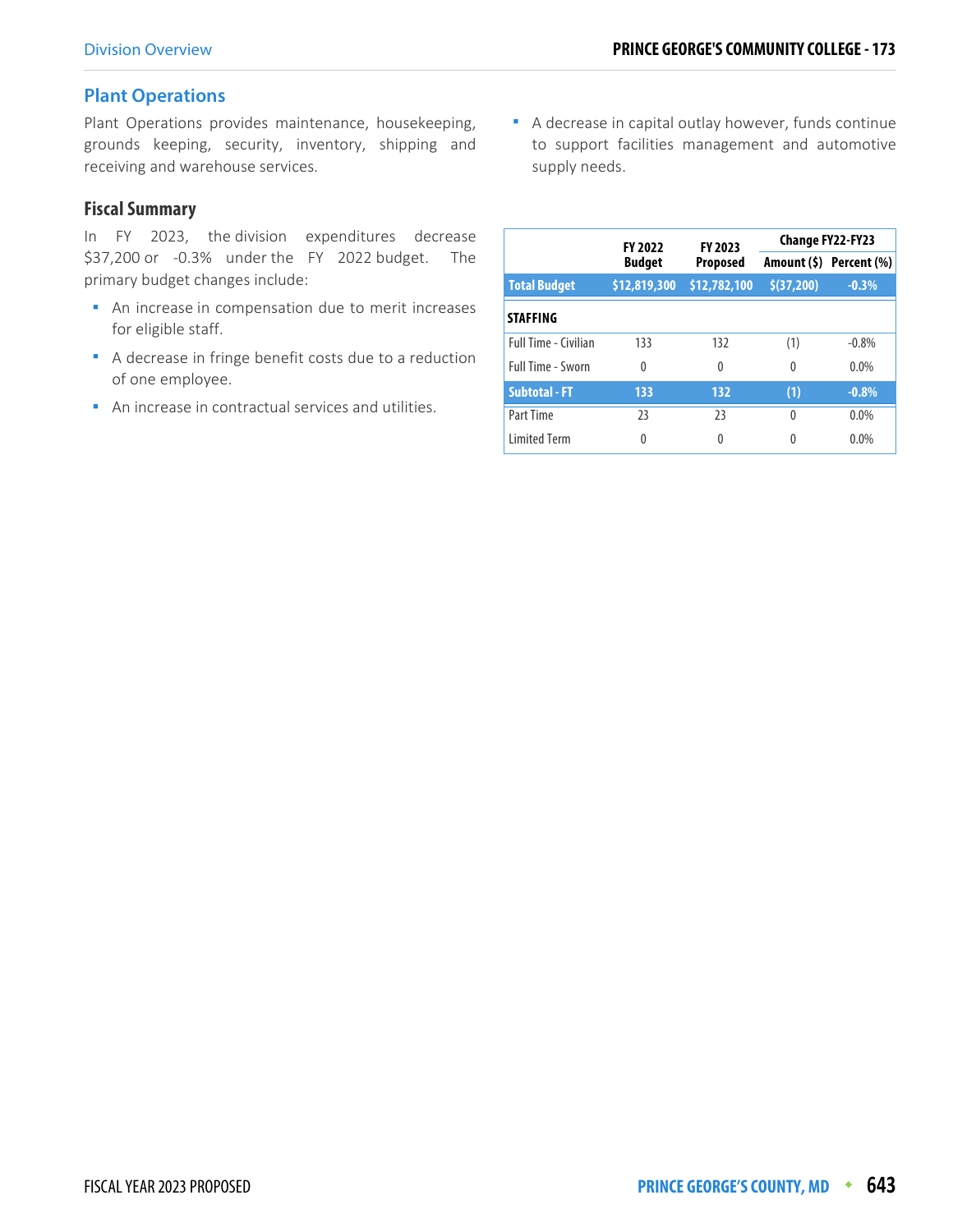#### **Institutional Support**

Institutional Support funds the Board of Trustees, the Office of the President, the Advancement and Planning Department and the Administration and Finance Department. The Board of Trustees provides overall policy direction. The Office of the President provides executive leadership to the College and performs capital facilities planning. The Advancement and Planning Department formulates the College's long-term goals and integrates them into ongoing operations. The Administration and Finance Department administers the College's data processing, budgeting, personnel, payroll, accounting, investments, purchasing and construction operations.

#### **Fiscal Summary**

In FY 2023, the division expenditures increase \$1,481,400 or 5.1% over the FY 2022 budget. Staffing resources increase by four positions from the FY 2022 budget . The primary budget changes include:

- A decrease in compensation to reflect changes within the staffing complement of the division.
- A decrease in fringe benefit expenditures to align with the expected costs for the division.
- An increase in operating due to contract services and miscellaneous costs.
- An increase in capital outlay to address needs within the division.

|                      | <b>FY 2022</b> | <b>FY 2023</b>  | <b>Change FY22-FY23</b> |                         |  |  |
|----------------------|----------------|-----------------|-------------------------|-------------------------|--|--|
|                      | <b>Budget</b>  | <b>Proposed</b> |                         | Amount (\$) Percent (%) |  |  |
| <b>Total Budget</b>  | \$29,003,500   | \$30,484,900    | \$1,481,400             | 5.1%                    |  |  |
| <b>STAFFING</b>      |                |                 |                         |                         |  |  |
| Full Time - Civilian | 197            | 201             | $\overline{4}$          | 2.0%                    |  |  |
| Full Time - Sworn    | $\Omega$       | $\theta$        | $\Omega$                | $0.0\%$                 |  |  |
| <b>Subtotal - FT</b> | 197            | 201             | 4                       | 2.0%                    |  |  |
| Part Time            | 18             | 18              | $\Omega$                | $0.0\%$                 |  |  |
| <b>Limited Term</b>  | 0              | 0               | 0                       | $0.0\%$                 |  |  |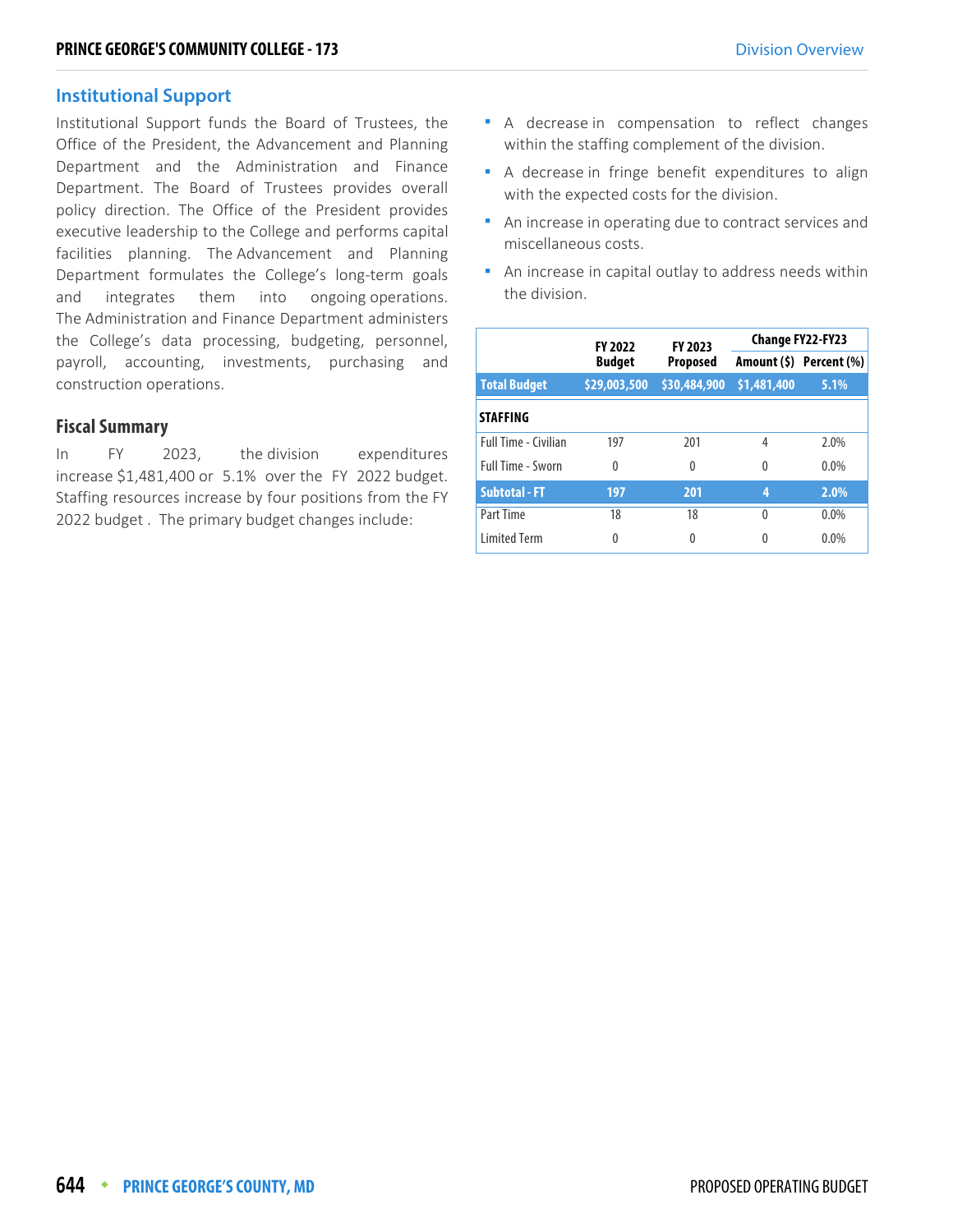#### **Scholarship and Fellowships**

Scholarship and Fellowships administers scholarships in the form of grants to students resulting either from selection by the institution or from an entitlement program. Recipients of these grants are not required to perform service to the institution as consideration for the grant, nor are they expected to repay the amount of the grant to the institution or funding source.

#### **Fiscal Summary**

In FY 2023, the division expenditures increase \$88,700 or 3.4% over the FY 2022 budget. Staffing resources remain unchanged from the FY 2022 budget. The primary budget changes include:

 A reinstatement in fringe benefit costs previously removed from the FY 2022 budget.

 Operating funds support and restore \$200,000 in funding for student tuition waivers. Funds totaling \$700,000 support institutional scholarships, and \$1,750,000 is provided for the Promise Scholarship Program.

|                             | <b>FY 2022</b> | FY 2023         |          | Change FY22-FY23        |
|-----------------------------|----------------|-----------------|----------|-------------------------|
|                             | <b>Budget</b>  | <b>Proposed</b> |          | Amount (\$) Percent (%) |
| <b>Total Budget</b>         | \$2,636,300    | \$2,725,000     | \$88,700 | 3.4%                    |
| <b>STAFFING</b>             |                |                 |          |                         |
| <b>Full Time - Civilian</b> | $\Omega$       | 0               | 0        | $0.0\%$                 |
| Full Time - Sworn           | $\Omega$       | 0               | 0        | $0.0\%$                 |
| <b>Subtotal - FT</b>        | $\bf{0}$       | 0               | $\bf{0}$ | $0.0\%$                 |
| Part Time                   | 0              | 0               | 0        | $0.0\%$                 |
| <b>Limited Term</b>         | 0              | 0               | 0        | $0.0\%$                 |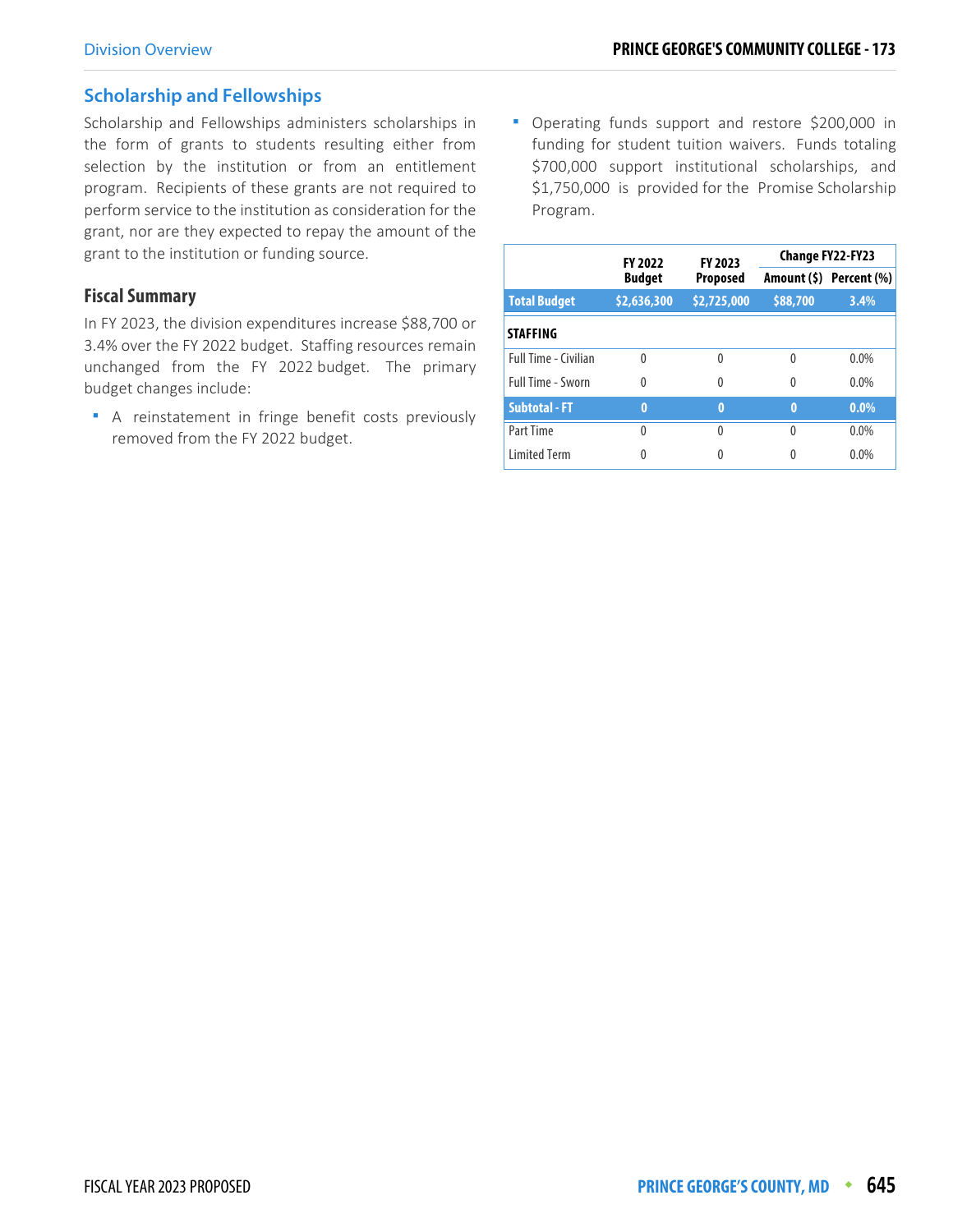#### **Public Service**

Public Service includes those programs established to make available to the public the various unique resources and capabilities of the institution for the specific purpose of responding to community needs or solving a community problem.

#### **Fiscal Summary**

In FY 2023, the division expenditures increase \$295,000 or 113.0% over the FY 2022 budget. Staffing resources remain flat from the FY 2022 budget. The primary budget changes include:

- **An increase in compensation to support salary** enhancements for eligible staff.
- **An increase in fringe benefit costs due to an increase** in insurance premiums.
- **An increase in operating costs such as training,** contracts and general office supplies.
- A decrease in capital outlay to support equipment needs in other divisions.

|                      | <b>FY 2022</b> | FY 2023         |           | <b>Change FY22-FY23</b> |  |
|----------------------|----------------|-----------------|-----------|-------------------------|--|
|                      | <b>Budget</b>  | <b>Proposed</b> |           | Amount (\$) Percent (%) |  |
| <b>Total Budget</b>  | \$261,100      | \$556,200       | \$295,100 | 113.0%                  |  |
| <b>STAFFING</b>      |                |                 |           |                         |  |
| Full Time - Civilian | 5              | 5               | $\Omega$  | $0.0\%$                 |  |
| Full Time - Sworn    | $\Omega$       | 0               | $\Omega$  | $0.0\%$                 |  |
| <b>Subtotal - FT</b> | 5              | 5               | 0         | $0.0\%$                 |  |
| Part Time            | 14             | 14              | 0         | $0.0\%$                 |  |
| <b>Limited Term</b>  | Λ              | 0               |           | 0.0%                    |  |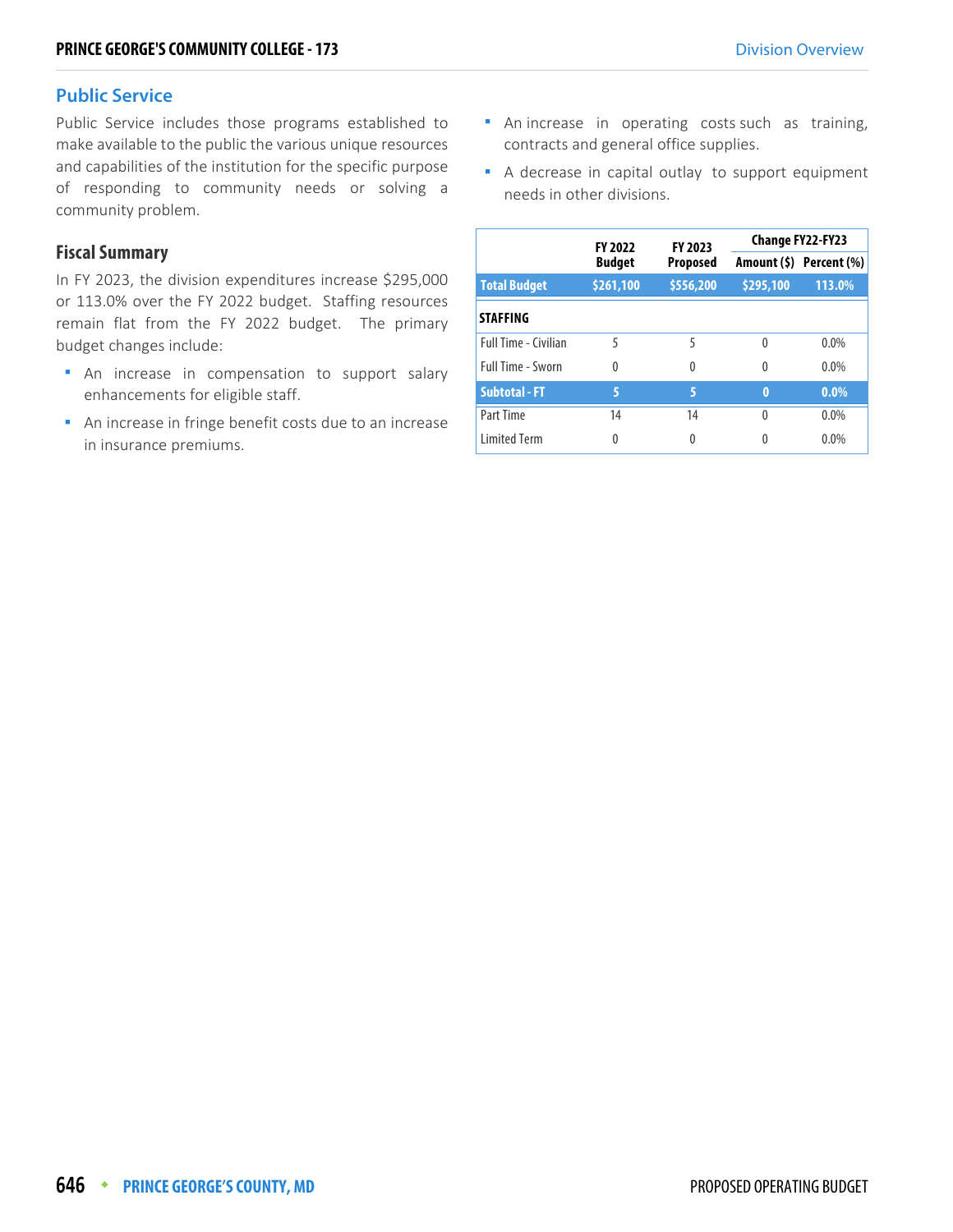#### **SERVICE DELIVERY PLAN AND PERFORMANCE**

**GOAL 1 - Student Success** *–* Creating and sustaining optimal conditions for students to design and achieve academic, career and personal goals.

#### **Trend and Analysis**

FY 2021 was marked by the continuation of the COVID-19 pandemic, which had an adverse impact on student enrollment and retention. The College's swift pivot to remote instruction and support services, coupled with direct financial assistance to students, helped shore up full time equivalent (FTE) credit enrollment, which was up almost 1% from the previous year. By contrast, the College experienced a steep decline on continuing education annual headcount, which dropped to 9,601 (a 44% decrease from the previous year). However, the downward trend in continuing education enrollment is not likely to persist beyond FY 2021. Preliminary data from early to mid-fall 2021 suggests a recovery for FY 2022 particularly in workforce development and contract training courses.

As the College continued to expand its asynchronous and synchronous online offerings, enrollments in online credit courses increased to 33,554 in FY 2021, up 93% from the previous year. During the same period, enrollments in online continuing education courses rose to 3,226, a 75% increase compared to FY 2020. In order to increase student success in online courses, PGCC faculty and staff collaborated on improving pedagogy and student engagement in virtual courses. The College hired several staff members with expertise in online pedagogy, learning technologies, and student success, including two instructional designers and a director of eLearning services. Equipped with a variety of new technologies, new pedagogical expertise, and the Coronavirus Aid, Relief and Economic Security (CARES) Act funding, the College offered a Summer Faculty Institute in summer 2021 with a focus on student engagement, Universal Design for Learning (UDL), and other online pedagogical strategies for all faculty.

| <b>Performance Measures</b> |
|-----------------------------|
|                             |

\*\* Preliminary Data

| <b>Measure Name</b>                                                                                 | <b>FY 2019</b><br>Actual | <b>FY 2020</b><br><b>Actual</b> | <b>FY 2021</b><br><b>Actual</b> | <b>FY 2022</b><br><b>Estimated</b> | FY 2023<br>Projected |
|-----------------------------------------------------------------------------------------------------|--------------------------|---------------------------------|---------------------------------|------------------------------------|----------------------|
| Annual unduplicated headcount - total                                                               | 37,411                   | 33,280                          | 24,774                          | 26,150                             | 26,632               |
| Annual unduplicated headcount - credit                                                              | 16,981                   | 16,812                          | 16,315                          | 17,006                             | 15,517               |
| Percent of credit students - first-generation college<br>students (neither parent attended college) | n/a                      | n/s                             | n/a                             | Survey<br>conducted<br>Spring 2022 | n/a                  |
| Percent of credit students with developmental education<br>needs                                    | 64.7%                    | 60.0%                           | 24.5%                           | 54.3%                              | 50.0%                |
| Annual unduplicated headcount - continuing education                                                | 21,274                   | 17,130                          | 9,601                           | 11,329                             | 12,462               |
| Annual unduplicated headcount in English for<br>Speakers of Other Languages (ESOL) courses          | 5,715                    | $5,662**$                       | 2,477                           | 3,716                              | 4,830                |
| Enrollment in on-line courses - credit                                                              | 13,876                   | 17,416                          | 33,554**                        | 28,521                             | 24,243               |
| Enrollment in on-line courses - continuing education                                                | 2,191                    | 1,847                           | $3,226***$                      | 2,903                              | 2,758                |
| High school student enrollment                                                                      | 1,424                    | 1,699                           | 1,906                           | 1,807                              | 1,988                |
| Number of associate degree programs offered, including<br>concentrations                            | 57                       | 59                              | 60                              | 60                                 | 60                   |
| Number of certificate programs                                                                      | 31                       | 32                              | 32                              | 32                                 | 32                   |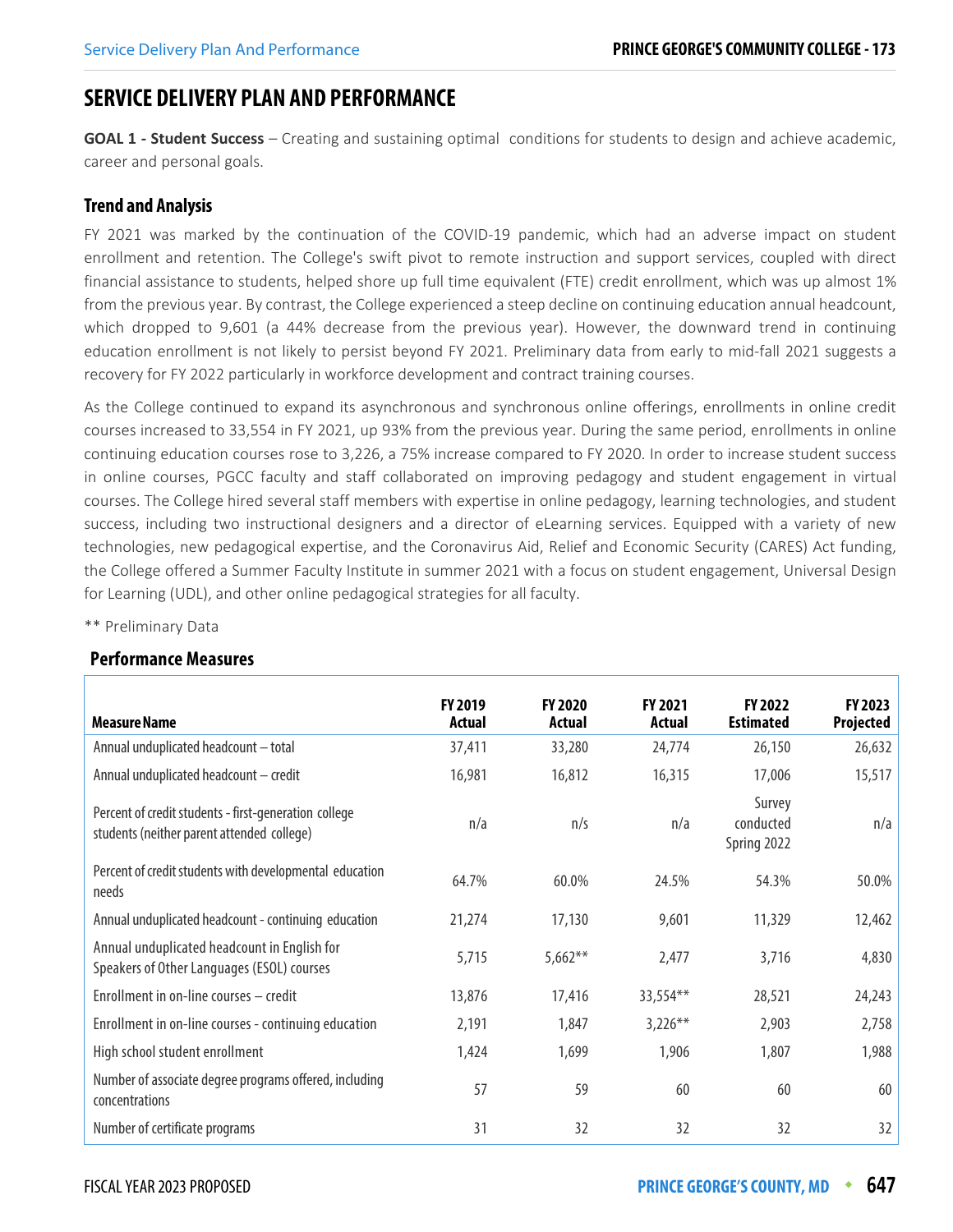#### **Performance Measures**

r

| <b>Measure Name</b>                                                                                                     | FY 2019<br>Actual | <b>FY 2020</b><br><b>Actual</b> | FY 2021<br>Actual | <b>FY 2022</b><br><b>Estimated</b> | <b>FY 2023</b><br>Projected |
|-------------------------------------------------------------------------------------------------------------------------|-------------------|---------------------------------|-------------------|------------------------------------|-----------------------------|
| Number of continuing education and workforce<br>development programs                                                    | 144               | 146                             | 146               | 146                                | 146                         |
| Number in workforce development courses                                                                                 | 10,314            | 6,842                           | $3,704***$        | 4,815                              | 6,260                       |
| Number in continuing professional education leading<br>to government or industry-required certification or<br>licensure | 3,604             | 2,872                           | $2,000**$         | 2,400                              | 2,880                       |
| Number in contract training courses                                                                                     | 4,962             | 4,024                           | 888**             | 1,332                              | 2,331                       |
| <b>Student Retention and Completion</b>                                                                                 |                   |                                 |                   |                                    |                             |
| Fall to Fall retention - developmental students                                                                         | 54.2%             | 47.3%                           | 47.3%**           | 49.7%                              | 52.1%                       |
| Fall to Fall retention - college-ready students                                                                         | 63.0%             | 66.1%                           | 58.4%**           | 61.3%                              | 63.0%                       |
| Associate degrees and credit certificates awarded - total<br>awards                                                     | 1,064             | 1,179                           | 1,341             | 1,421                              | 1,521                       |
| Graduation $+$ transfer rate after 4 years (all students in<br>cohorts)                                                 | 39.1%             | 36.8%                           | $38.3\%$ **       | 40.3%                              | 42.3%                       |
| Graduation $+$ transfer rate after 4 years (college ready<br>students)                                                  | 53.9%             | 49.3%                           | 52.9%**           | 54.7%                              | 56.6%                       |
| Graduation + transfer rate after 4 years (developmental<br>completer)                                                   | 50.3%             | 43.4%                           | $39.6\%$ **       | 45.6%                              | 50.1%                       |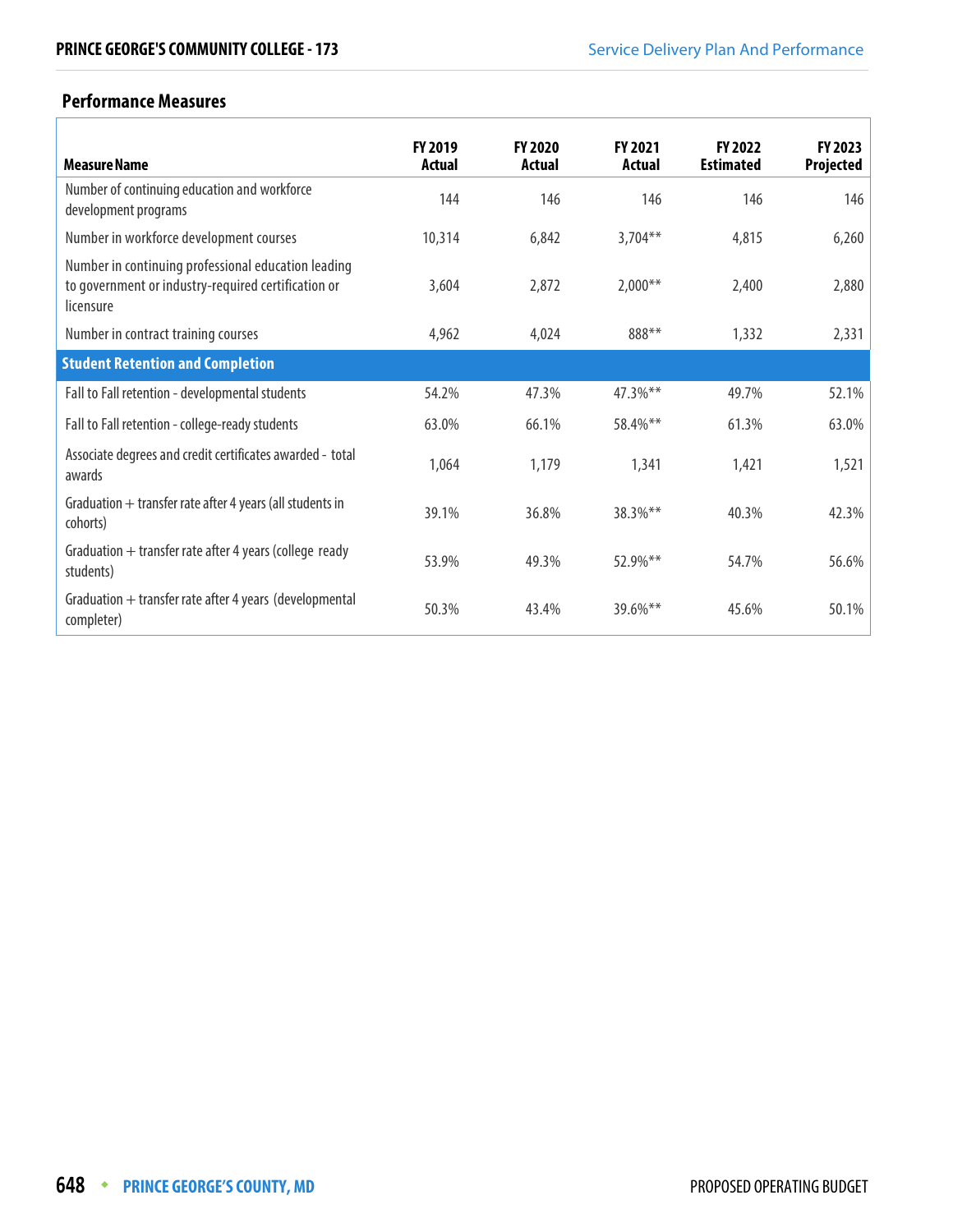**GOAL 2 - Regional Impact** *–* Driving strategic partnerships to identify and respond to the region's present and future priorities

#### **Trend and Analysis**

A new, innovative partnership with high potential for improving job market skills and living standards for County residents has been established with the Educational Design Lab (EDL). EDL is a national nonprofit that designs, implements and scales new learning models for higher education and the future of work. EDL selected PGCC as one of six community colleges to participate in the inaugural cohort of its Community College Growth Engine Fund (CCGEF). The College has received an implementation grant and is benefiting from extensive hands-on support from EDL to launch micro-pathways in Healthcare, Information Technology and Hospitality. The goal of this initiative is to help lowwage and entry-level workers advance into well-paying jobs.

The Prince George's County Public Schools System and regional employers are key partners in the design and implementation of the micro-pathways. In FY 2021, PGCC convened two Workforce Development Roundtables including local employers, PGCC learners, Employ Prince George's, Prince George's Chamber of Commerce and PGCPS. Insights from the roundtables were incorporated into PGCC's planning efforts, thereby ensuring that the micro-pathways' curricula and implementation reflect the changing needs of employers and learners in the County.

#### \* Preliminary Data

#### **Performance Measures**

| <b>Measure Name</b>                                                                                                     | <b>FY 2019</b><br><b>Actual</b> | <b>FY 2020</b><br>Actual                                                           | <b>FY 2021</b><br>Actual  | FY 2022<br><b>Estimated</b> | FY 2023<br>Projected |
|-------------------------------------------------------------------------------------------------------------------------|---------------------------------|------------------------------------------------------------------------------------|---------------------------|-----------------------------|----------------------|
| Added income to the Prince George's County economy<br>(millions)                                                        | n/a                             | Data Available<br>after Next<br>Economic<br><b>Impact</b><br>Analysis<br>(FY 2022) | n/a                       | n/a                         | n/a                  |
| Wage growth of occupational program graduates                                                                           | \$27,037                        | \$28,272                                                                           | Available<br>October 2022 | n/a                         | n/a                  |
| High school student enrollment                                                                                          | 1,424                           | 1,699                                                                              | 1,906                     | 1,807                       | 1,988                |
| Number in workforce development courses                                                                                 | 10,314                          | 6,828                                                                              | $3,704*$                  | 4,815                       | 6,260                |
| Number in continuing professional education leading to<br>government or industry-required certification or<br>licensure | 3,604                           | 2,872                                                                              | $2,000*$                  | 2,400                       | 2,880                |
| Number in contract training courses                                                                                     | 4,962                           | 4,024                                                                              | 888*                      | 1,332                       | 2,331                |